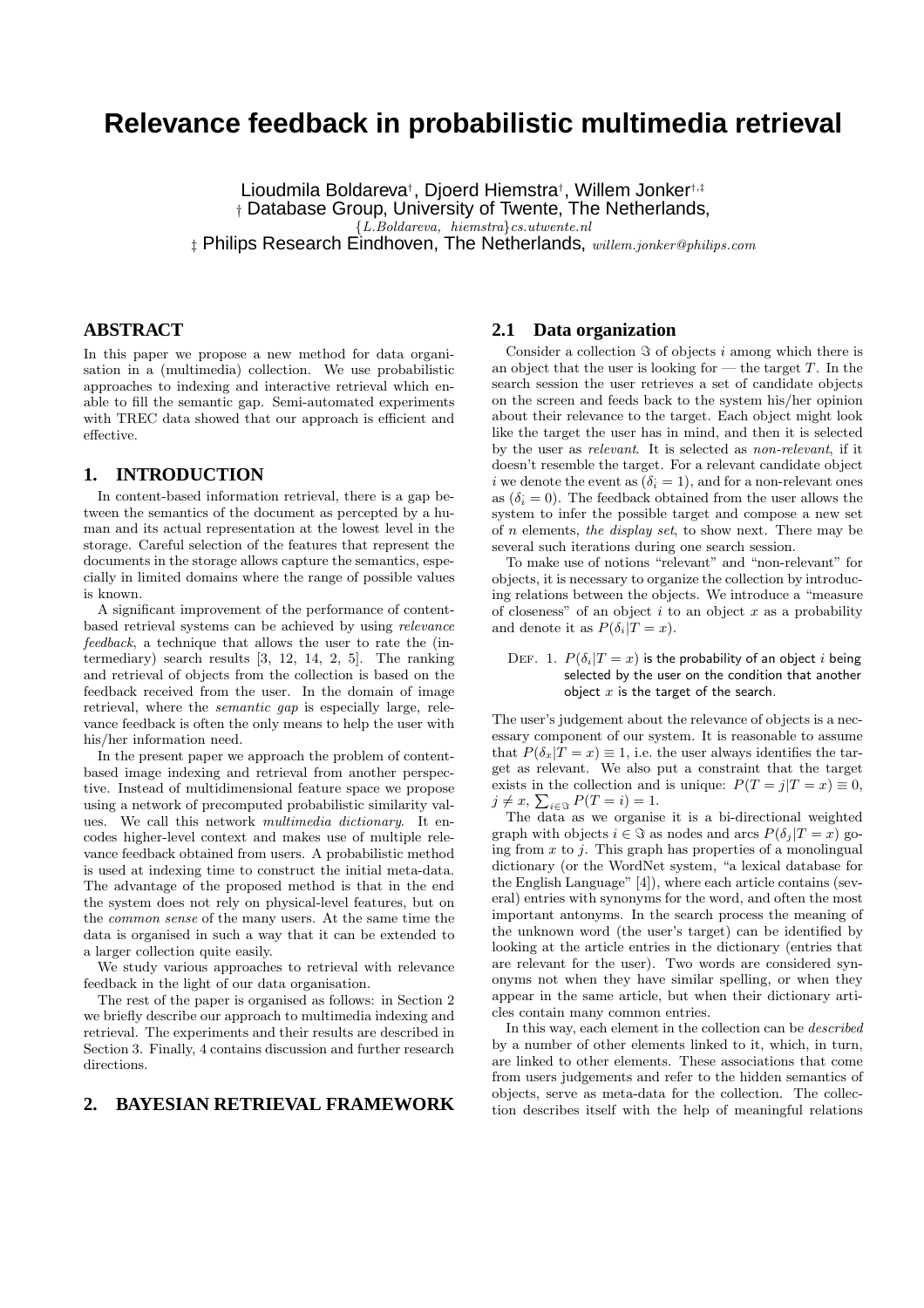observed in earlier retrieval sessions. Such representation of the multimedia dictionary (or: MD) refers to an object as a whole, and lower-level features do not explicitly play an important role.

The nodes in the MD need not be images only. Other types of media, such as video, audio or speech transcripts can be plugged into it as separate nodes. Note however, that integrating other types of media is not trivial. Our data organisation relies on multiple user interactions. Dynamic media such as video or audio may not stand many feedback loops, since assessing a video clip or a music fragment requires from the user more efforts and time compared to still images. Nevertheless, such nodes may be potential targets or, conversely, the starting points in a search session. Textual nodes are of particular interest for a retrieval system, since querying in the form of text is very convenient for the user.

#### 2.2 Retrieval during the search session

We assume that  $(1)$  the user is consistent in his/her judgements; (2) does not forget what the target is; (3) the target object is unique and exists in the collection. The uniqueness of the target is observed with queries like "find me an image of a Golden Retriever puppy". Queries like "find me all pictures of Britney Spears" are not handled by the model directly. However, there is a way to retrieve ranked lists of objects most relevant in the context of current search session, which may be considered targets. In our framework we use the following definition of the target:

#### DEF. 2. Target is the object, after retrieval of which the user terminates the search successfully.

The goal of a retrieval system is to help the user find the target object (and possibly all similar objects) after few iterations, with a reasonably small amount of time spent on each round.

Probabilistic methods in information retrieval were developed for text collections [9, 11, 6]. The ideas were adapted to image retrieval [12, 3, 5]. In the content-based retrieval framework the user's information need is unknown and should be guessed. In general, retrieval with the use of relevance feedback can be formulated as follows:

In the current data structure, having observed the user judgements in the search process, what is the object that the user wants to find?

We use the Bayes' rule to answer the question above and reformulate it as predicting the user's action of selecting/ deselecting relevant objects, given the target that he/she has in mind:

$$
P(T = x, U | \delta^{1} \dots \delta^{n}) =
$$
  
\n
$$
\frac{P(\delta^{1} \dots \delta^{n} | T = x) P(T = x | U) P(U)}{P(\delta^{1} \dots \delta^{n})}
$$
 (1)

where  $U$  denotes the current user. Since we assume that the state of the (unknown) user variable does not change during one search session, and U affects  $\delta^{(\cdot)}$  through T, we may omit the user notation in further formulae, to keep the notation short. The upper index in  $\delta^1 \dots \delta^n$  denotes n displayed objects that either received positive  $(\delta^s = 1)$  or negative feedback  $(\delta^s = 0)$ ;  $P(T = x)$  is the probability that the object x is the target, and  $P(\delta^s | T = x)$  is the probability of a s-th object on the screen to be selected by the user given that  $x$  is his/her target.

Note that equation (1) is regarded as recursive, i.e. the posterior probability of being the target determined at step no. s as  $P(T = x | \delta^1, \ldots, \delta^n)$  serves as the prior  $P(T = x)$ at the next iteration  $s+1$ . In each round the observed user response gives new distribution of  $P(T = x)$ . In the beginning, before any information from the user is received, each object has a certain prior probability to be the target<sup>1</sup>. The possible output of incorporated primary textual query or previous search sessions results may be used to define the prior value of  $P(T = x)$  more accurately.

To determine the first term in the numerator of equation (1) we assume (for the time being) that given the target, the user picks each of  $n$  candidates independently of other objects on the screen. This assumption is similar to (conditional) term independence assumption used in text retrieval. Then equation (1) becomes

$$
P(T = x | \delta^1, \dots, \delta^n) = \frac{\prod_{s=1}^n P(\delta^s | T = x) P(T = x)}{P(\delta^1, \dots, \delta^n)}.
$$
 (2)

Using the input from the user to change the distribution of  $P(T = x)$  we want to achieve the state when all elements but the target have zero probability to be the user's information need. We learn this distribution from the relevance judgements provided by the user.

After  $T$  is initiated, i.e. the target of the search is identified, some conditional probabilities stored in the MD can be updated. The information obtained from a given retrieval session is saved to be used for long-term learning. The purpose of the multimedia dictionary update is to increase the probability to be selected by the user  $P(\delta^s | T = x)$  with respect to the (found) target, for all objects that the user had indeed selected. At the same time the links to the objects that have been marked by the user as non-relevant, may be punished.

To initiate the contents of MD, the system uses lower-level features. In principle, the multimedia dictionary may be initiated quite arbitrarily and thus solely depend on learning from the relevance feedback, but we believe that pictorial features do contain valuable information. We assume that for a large number of objects in the collection the following holds:

$$
P(\delta^s | T = x) = P(\delta^s),\tag{3}
$$

i.e. the user cannot put it definite whether the object on the screen is relevant to his/her information need or not. These uncertain links are not stored, since they contain almost no information about the relevance of the objects to each other.

In the future we would like to receive some evidence about the user model, which may affect the update strategy, and the prior distribution. However, a simple assumption about the user who wants to find the target and responses consistently, can serve as a generic user.

### 3. EXPERIMENTAL EVALUATION

#### 3.1 Design

We model the search process such that the user does not have to provide any example to his/her information need (which seems reasonable, for retrieving an example could

<sup>&</sup>lt;sup>1</sup>Often equal prior probabilities are assigned to all elements of the collection. The importance of selecting the "good" priors is studied in, e.g. [7].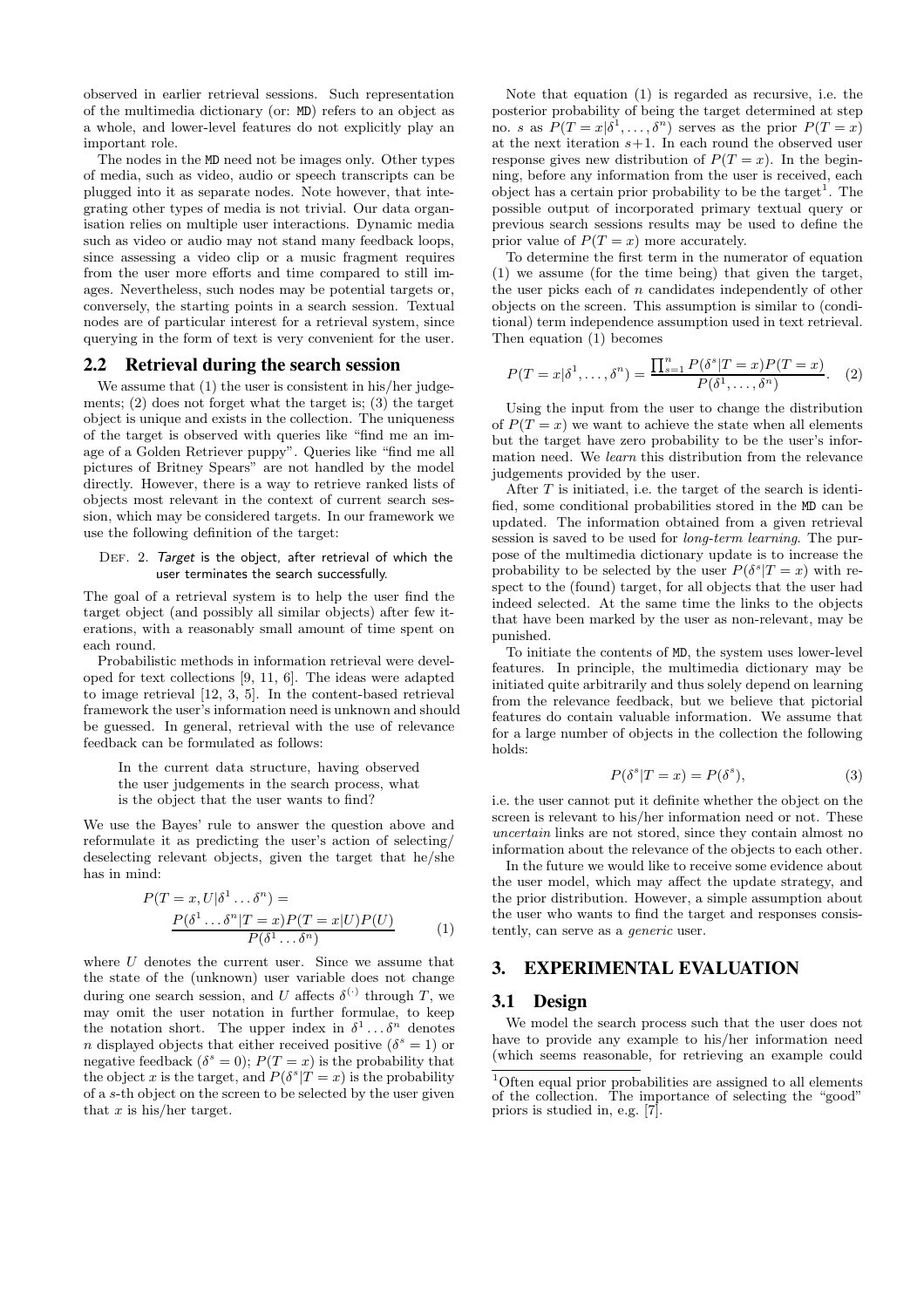be a problem itself). The search process imitates random browsing through the collection, until the target is identified. We try to model the information need by learning from the user's actions and express it in terms of  $P(T = x)$ .

There are several parameters that affect the search. In the light of learning the multimedia dictionary contents from successful search sessions, we consider the following questions important:

- The form in which the user can give his/her judgements about the relevance. Should it be only positive feedback option (i.e. unary), or positive/ negative/ neutral (*ternary*), when the user has to mark all relevant and non-relevant objects explicitly? What about assumed negative feedback, when everything not marked by the user as relevant is assumed non-relevant (binary feedback)?
- The optimal contents of the multimedia dictionary with respect to search quality and performance. Should we store only elements that are very relevant to each other, or also very non-relevant, too? What is the performance compared to the MD containing all connections, including those that satisfy equation (3)?

We performed several simulations testing the questions stated above. In this paper we do not focus on testing the display update strategy. The objects for the new display set were selected randomly from the collection. The display set consisted of 12 objects and we made sure that the same object does not appear for the feedback twice.

Selecting new objects for the feedback is an important part of interactive information retrieval, and needs further elaboration. The present experimental setup allows us investigate the ability of the system to learn from the user interaction, given our data organisation and different feedback schemas. Smart display update strategy may further improve the search quality.

## 3.2 Setup

The test collection was the data for the video search task of TREC-2002 [1]. The multimedia dictionary was initialised using Gaussian mixture models described in detail in [13]. As two measures of similarity, approximated Kullback-Leibler divergence and Bhattacharyya distance [8] were used. Both methods are suited to measure difference between two distributions. We used the approximations under the assumptions articulated in [10], and further discussed in [13]. The distances were transformed into conditional probabilities in accordance with our model. The "uncertain" values were removed from the multimedia dictionary which left only tails containing the "very relevant" and "very nonrelevant" neighbours of objects in the collection. The size of the trimmed MD with both relevant and non-relevant tails counted up to 8.5% of the original full multimedia dictionary.

The search task consisted of 25 different queries, or topics provided by TREC. As the basis for the simulated feedback, we used the relevance judgements that were gathered and summarised at TREC evaluation event. In the experiments that we performed the shots marked "relevant"/"nonrelevant" received positive and negative feedback, respectively. Other shots not listed as relevant/non-relevant received either neutral ("don't care") or negative feedback depending on the schema used.

The advantage of such automated system is that the relevance judgements are the same for different setups, and the same target may be retrieved many times by different versions of the system. This stability of the feedback is not easily achieved when using humans in the experiments. Since the judgments are collected from different people, we considered them as feedback obtained from a generic user. The relevance judgements were not specifically developed for our test system.

The feedback data that we had was quite sparse for a collection of 14,500 images (on average 0.4% of shots are judged as relevant). To reduce the scarcity we selected the fraction contained in relevance judgements and added about same number of random key frames from the collection. That yielded 2875 images with about 5% of positive feedback.

We treated the data as an *image* collection, whereas the judgements were made for the video shots. The key frames were selected based on their middle position of common shot boundaries, which does not always determine the key frame of a shot. As a result, some key frames were not only visually, but also semantically different from the shot's true contents. These "inconsistencies" carried a role of a reference to some hidden semantics that the user has in mind. This semantics does not agree with the current contents of the multimedia dictionary. Note that the feedback that is supplied in the relevance judgements is not complete, i.e. some (non-)relevant key frames that have not been in the result set are missing.

To evaluate the performance, we looked at recall in the first hundred elements ranked according to their probability to be the target  $P(T = x)$ . As the base line for the performance measurement we chose the level corresponding to the prior distribution of  $P(T = x)$ , when no judgements have been input to the system. The prior distribution in these experiments is determined by the number of closest/remote neighbours in the multimedia dictionary. Naturally, if we initiate the multimedia dictionary based on lower-level features, this baseline is at least as good as a k−nearest neighbour search based on those features.

We averaged the value of recall over all topics and visualised the results in the graphs Fig. 1. It is necessary to note that, strictly speaking, the probabilistic formulation that we used allows only one target in the collection. However, in accordance with the definition (2), any of the elements marked in the TREC data as "relevant" may be the user's target. Thus, the more relevant elements are found in the first hundred, the more chances that the user is satisfied with the search quality, the more quality gets the user.

## 3.3 Analysis

The results of the experiments are presented in Fig. 1. As it is seen in the figures, some methods but not all, are capable of learning from the user's feedback, even if the browsing through the database is performed randomly. First few iterations make no or little distinction between the methods, but as the models learn, the difference appears.

The thick grey line (marked "[Y] full") corresponds to the full MD. Although it took the longest to conclude the experiments, it is clearly not the winner.

In the winning part of the graph, the multimedia dictionary with only very relevant neighbours (marked "[Y] 1 tail") performed as good as its sibling with both very relevant and very non-relevant neighbours (marked with "[Y]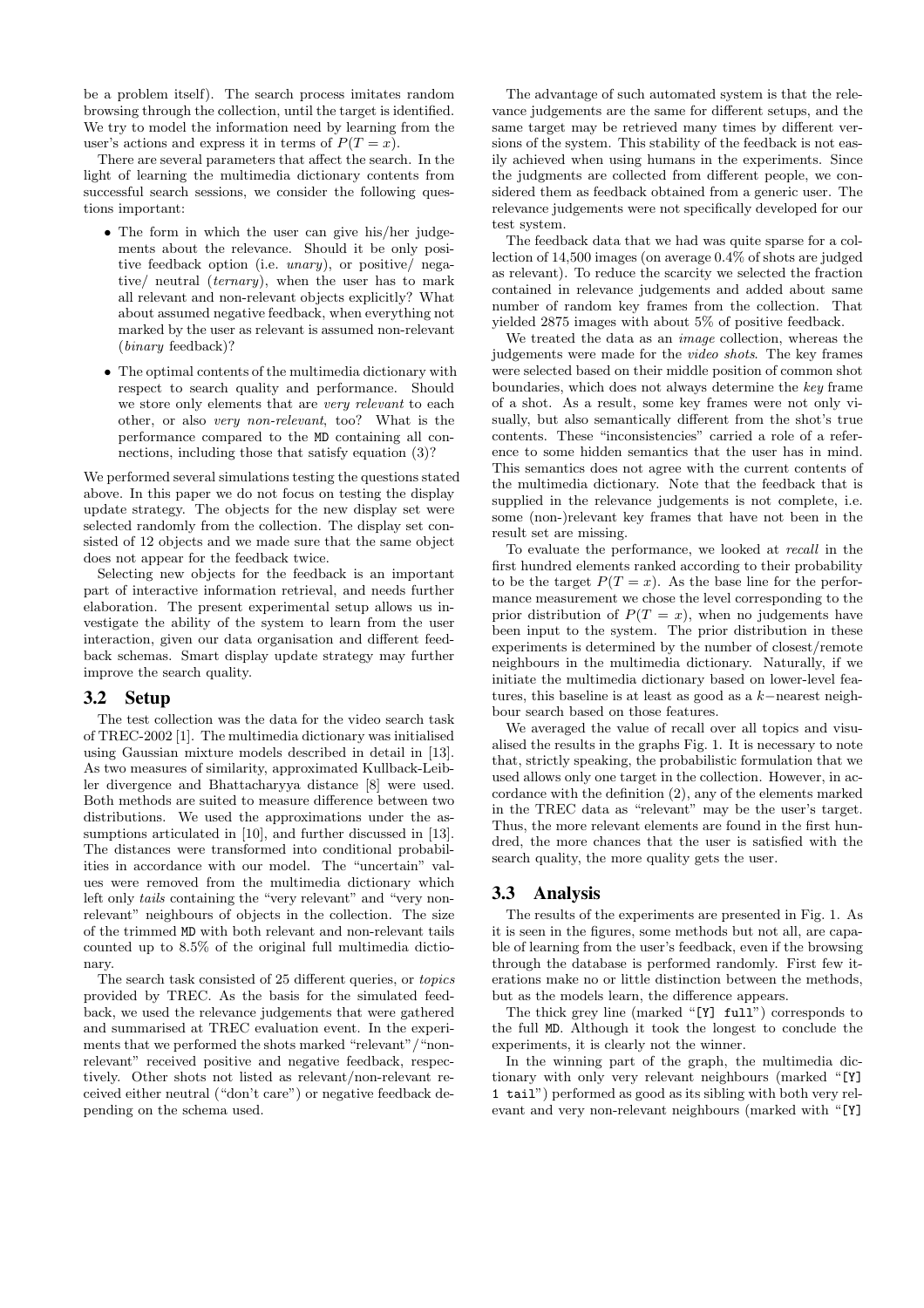

Figure 1: Recall for Kullback-Leibler divergence (a) and Bhattacharyya distance (b) based multimedia dictionary

2 tails").

To compare between the initialisation methods, the difference is not important for the trimmed MD. For a given initialisation method, Kullback-Leibler divergence or Bhattacharyya distance, if we look only at "1 tail" configuration, the recall curve becomes flatter with the increase of negative feedback fed to the system (maximum negative feedback is received in "[Y/N]" schema, and minimum in "[Y]" schema). If both very relevant and very non-relevant tails are considered, (marked "2 tails"), then the same effect is observed, but the corresponding recall is twice as low (on average 66% for Kullback-Leibler-based initialisation and 55% for the Bhattacharyya-based one). Schemas that did not use any negative feedback (marked with "[Y]") did not have this effect.

In general, when the display update is arbitrary, the more negative feedback is fed to the system, the worse is the average recall. The combination of binary feedback and both tails (marked with "[Y/N] 2 tails") did not show any improvement over iterations, and recall stayed at the lowest level.

Such dependencies mean that the true<sup>2</sup> relations of closest neighbours (the one indicated by relevant in TREC judgements) is in agreement with the multimedia dictionary. But the remote neighbours from the multimedia dictionary are contradicting the negative relevance judgements of the users, and these two pieces of information stand each other in the way. If the generic user at TREC is consistent and objective, then the multimedia dictionary is merely overtrained where it concerns the non-relevant elements according to pictorial features.

## 4. CONCLUSIONS

The results presented in this paper, suggest that the proposed method for content-based multimedia retrieval can be successfully used. The constructed multimedia dictionary that contains only about 8.5% of possible connections, performs much better than the full graph of MD, but the execution time for the latter is unacceptable. By trimming the MD we improved not only the efficiency of the method, but also the quality of the search. This suggests that data that was left out from the multimedia dictionary contained mostly noise.

Even with random browsing, a significant increase in recall can be achieved by using relevance feedback. Excessive negative feedback worsens the retrieval quality. Besides, the notion of non-relevant neighbours from the multimedia dictionary contradicts non-relevant judgements obtained from the generic TREC user. In the worst case there is no improvements over the iterations.

The initialisation of the MD can be done based on lowerlevel features e.g. Gaussian mixture models. Particular method of initialisation has secondary effect on the retrieval quality.

Further improvements in the quality will be training the initial multimedia dictionary to bring it in accordance with the "common sense" of the users. Applying a smarter display update schema enables better exploitation of the information that we can get from the user.

## Acknowledgements

We thank Thijs Westerveld (CWI) for the Gaussian Mixture Models data that we obtained from him. We also thank Vojkan Mihajlovic (UT) and Arjen de Vries (CWI) for useful comments about the paper.

<sup>&</sup>lt;sup>2</sup>i.e. the one that corresponds to the generic human perception